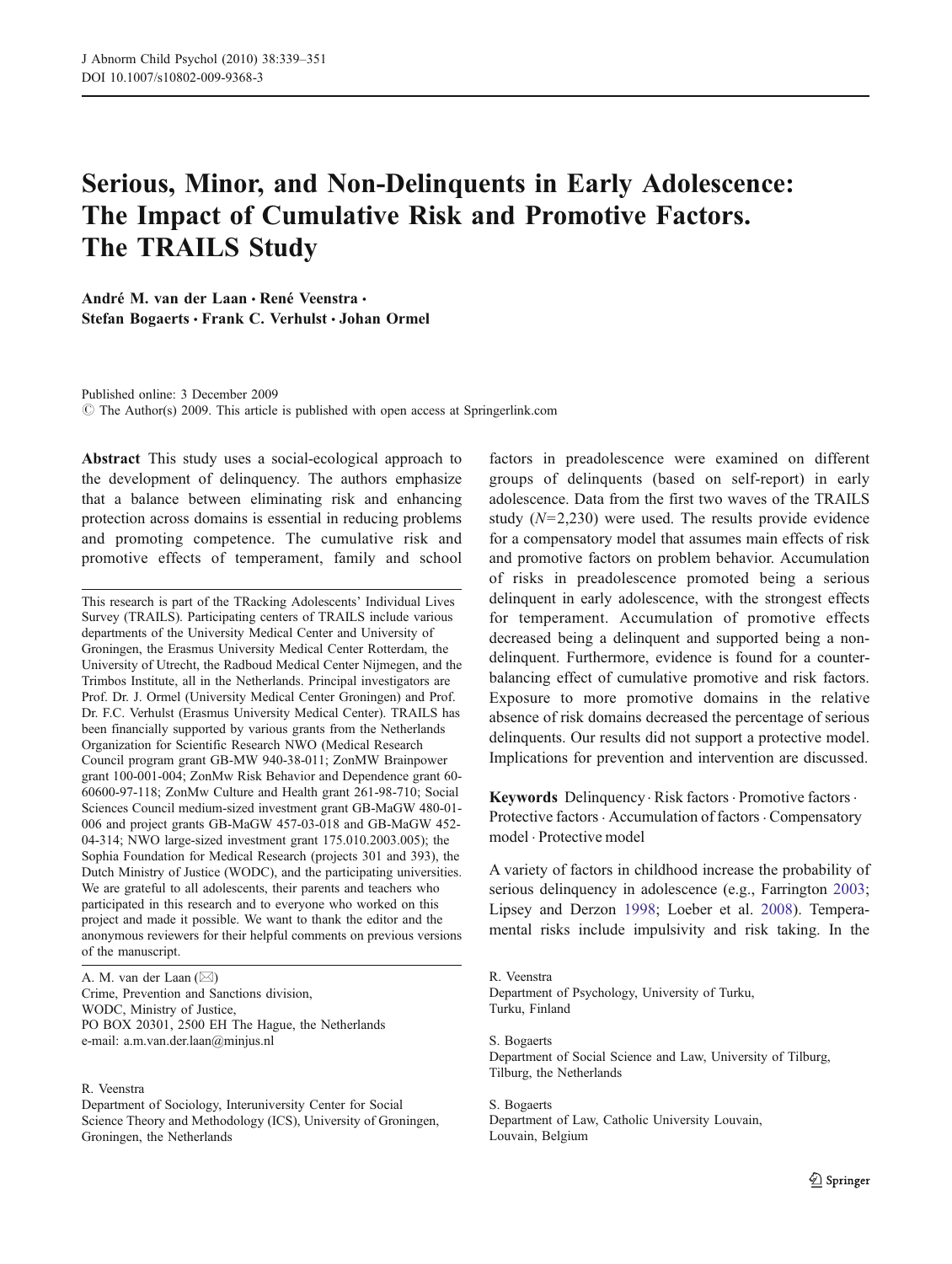family domain, factors such as poor parental bonding, insecure attachment, poor parenting practices, parental neglect, family stress, and a low SES have been found to be predictors of serious delinquency (Henry et al. [1996](#page-11-0); Hoeve et al. [2008](#page-11-0), [2009;](#page-11-0) Sentse et al. [2009](#page-11-0)). Low attachment to school and poor academic performance are examples of risks related to the school domain (Smith [2006;](#page-11-0) Loeber et al. [2008](#page-11-0); Valois et al. [2002\)](#page-12-0).

However, not all children become serious delinquents. According to resilience theory at least two processes can explain this (Fergusson et al. [2007;](#page-11-0) Garmezy et al. [1984](#page-11-0); Luthar et al. [2000;](#page-11-0) Rutter [1987,](#page-11-0) [2003](#page-11-0)). The first one is a protection process. This assumes that children exposed to risks also have factors that protect them not to become a serious delinquent. The second explanation concerns the compensatory process which assumes that some factors reduce the overall exposure to risk.

Based on resilience theory (Garmezy et al. [1984](#page-11-0); Luthar et al. [2000](#page-11-0); Rutter [1987](#page-11-0), [2003\)](#page-11-0), we will examine a compensatory model suggesting that some factors, labeled as promotive factors (Farrington et al. [2008;](#page-11-0) Sameroff et al. [1998;](#page-11-0) Stouthamer-Loeber et al. [2002\)](#page-12-0), decrease problem behavior directly, regardless of risk (Garmezy et al. [1984](#page-11-0); Luthar et al. [2000](#page-11-0)). For example, bonding with conventional parents decreases delinquency (Dekovic [1999](#page-10-0); Stouthamer-Loeber et al. [2002\)](#page-12-0). Promotive factors are associated with better outcomes under all conditions. Promotive factors also enhance healthy development (Fergus and Zimmerman [2005](#page-11-0); Ostaszewski and Zimmerman [2006\)](#page-11-0) and prosocial behavior (Stouthamer-Loeber et al. [2002;](#page-12-0) Vanderbilt-Adriance and Shaw [2008a\)](#page-12-0).

Resilience research also suggested to take protective factors into account (Herrenkohl et al. [2003;](#page-11-0) Pollard et al. [1999](#page-11-0); Rutter [1987](#page-11-0), [2003](#page-11-0)). Studies on high risk groups found protective factors to modify the effects of risks on delinquency (e.g., Herrenkohl et al. [2003;](#page-11-0) Rutter [1987](#page-11-0); [2003](#page-11-0)), known as the protective model (Garmezy et al. [1984](#page-11-0); Rutter [1987\)](#page-11-0). In a high risk population of youth, factors that protect against serious delinquency are e.g., an easy temperament or high IQ (Condly [2006;](#page-10-0) Vanderbilt-Adriance and Shaw [2008a\)](#page-12-0), or good family management (Condly [2006](#page-10-0); Herrenkohl et al. [2003](#page-11-0); Vanderbilt-Adriance and Shaw [2008a\)](#page-12-0).

The distinction between risk, protective and promotive factors is an issue of debate amongst scholars (e.g.

Farrington et al. [2008](#page-11-0); Fergusson and Lynskey [1996,](#page-11-0) Fergusson et al. [2007;](#page-11-0) Garmezy et al. [1984](#page-11-0); Luthar et al. [2000;](#page-11-0) Rutter [1987](#page-11-0), [2003;](#page-11-0) Sameroff et al. [1998;](#page-11-0) Stouthamer-Loeber et al. [1993](#page-11-0), [2002\)](#page-12-0). One part of the debate concerns the question whether factors are unipolar or bipolar. Some argue that factors have unipolar effects. They see factors that decrease problem behavior, so-called protective factors, as unique factors that are not the opposite of risk factors (e.g. Herrenkohl et al. [2003](#page-11-0); Pollard et al. [1999;](#page-11-0) Rutter [1987,](#page-11-0) [2003\)](#page-11-0). Others state that factors can have bipolar effects, with risk and promotive effects being the ends of one continuum (e.g. Farrington et al. [2008;](#page-11-0) Sameroff et al. [1998;](#page-11-0) Stouthamer-Loeber et al. [1993,](#page-11-0) [2002\)](#page-12-0). These scholars do not assume the effects of factors a priori, but state that these should be empirically based (Farrington et al. [2008](#page-11-0)). Viewed in this way a factor can act for one person as a risk, for another person as a promotive factor, and for a third as a neutral factor (Stouthamer-Loeber et al. [2002](#page-12-0)).

Another part of this debate concerns the mechanisms behind promotive and protective factors. Some researchers (Farrington et al. [2008;](#page-11-0) Loeber et al. [2008](#page-11-0); Sameroff et al. [1998;](#page-11-0) Stouthamer-Loeber et al. [2002](#page-12-0)) conceptualize promotive factors as factors that lower the probability of problem behavior, regardless of risk. Protective factors are conceptualized as factors that moderate the effects of risk on problem behavior (Fergusson and Lynskey [1996](#page-11-0); Pollard et al. [1999;](#page-11-0) Rutter [1987](#page-11-0), [2003\)](#page-11-0). These factors lower the probability of problem behavior only in the face of adversity (Rutter [1987](#page-11-0)). Protective factors can be seen as a subcategory of promotive factors. Protective factors are those factors that reduce the effects of risk factors on problem behavior (Farrington et al. [2008](#page-11-0)).

Studies on delinquency from a social-ecological perspective revealed that exposure to an accumulation of risks in multiple domains, rather than a single domain, increases the likelihood of later negative outcomes (see Loeber et al. [2008](#page-11-0); Stouthamer-Loeber et al. [2002](#page-12-0)). With regard to promotive effects, studies suggest a similar pattern: an accumulation of promotive effects lowers the probability of problems (e.g., Dekovic [1999](#page-10-0); Farrington et al. [2008;](#page-11-0) Sameroff et al. [1998](#page-11-0)). Luthar et al. [\(2000](#page-11-0)) emphasize that a balance between eliminating risk and enhancing promotive factors across domains of functioning is essential in reducing problems and promoting competence (Sameroff et al. [1998](#page-11-0); Stouthamer-Loeber et al. [2002](#page-12-0)). For example, Stouthamer-Loeber et al. ([2002](#page-12-0)) found a counter-balancing effect of risk and promotive factors across domains on persistent delinquents. The more risk factors and the less promotive factors increased the likelihood of being a persistent delinquent. In a Dutch cross-sectional study the inverse was found for non-delinquents: the more promotive factors and the less risk factors related to a higher percentage of non-delinquents (Van der Laan and Blom [2006](#page-12-0)). However, few studies have examined the longitudi-

F. C. Verhulst

Department of Child and Adolescent Psychiatry, Erasmus Medical Center Rotterdam, Rotterdam, the Netherlands

J. Ormel

Department of Psychiatry, Graduate School of Behavioral and Cognitive Neurosciences, and Graduate School for Experimental Psychopathology, University Medical Center Groningen, Groningen, the Netherlands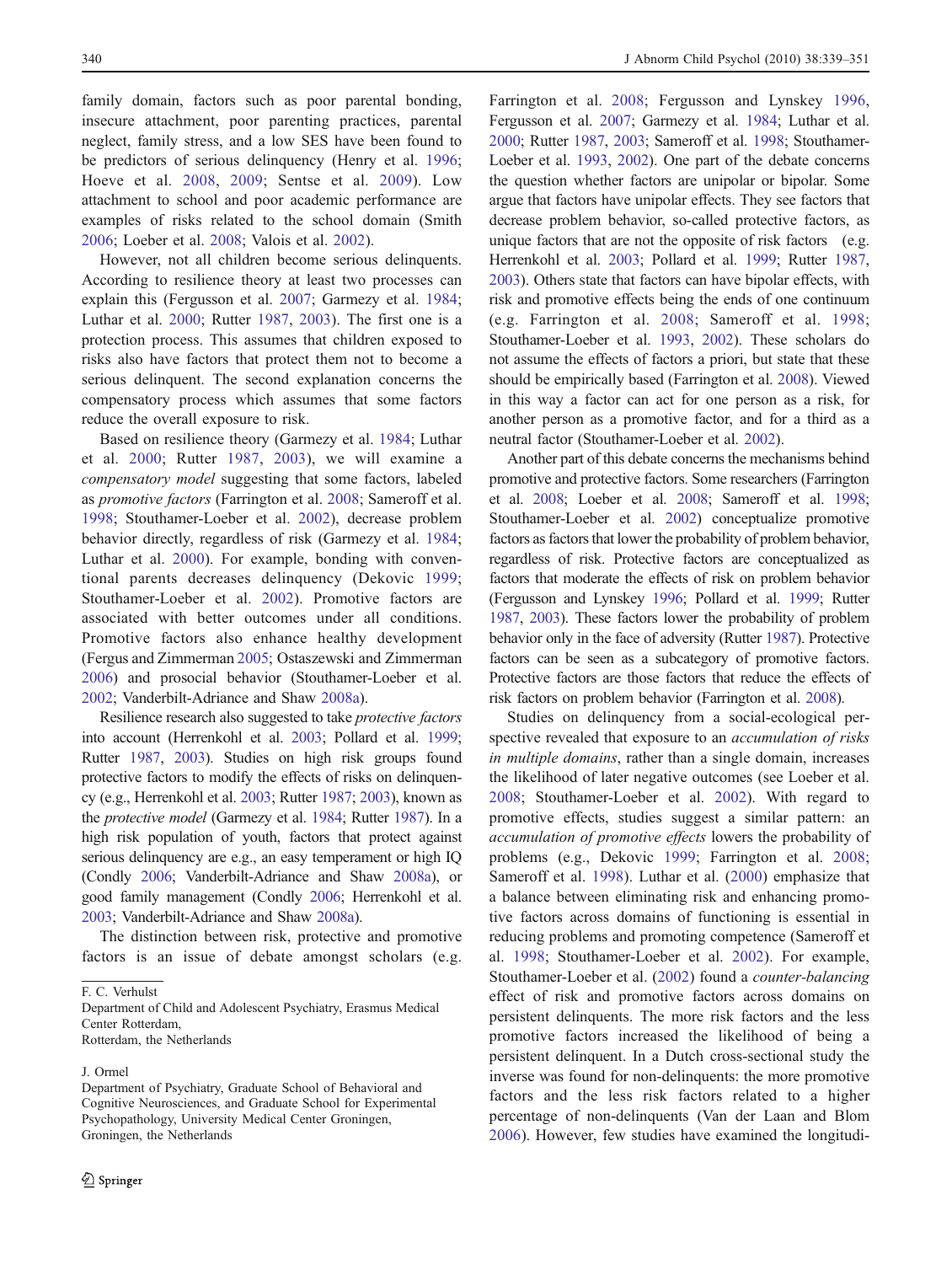nal effects of cumulative risk and promotive factors across domains simultaneously (Vanderbilt-Adriance and Shaw [2008a](#page-12-0), [2008b\)](#page-12-0) in a general population of preadolescents on their future delinquent behavior.

We examined an accumulation of risk and promotive effects of factors across domains in preadolescence on delinquency in early adolescence from a developmental social-ecological perspective (see Loeber et al. [2008](#page-11-0)). The most prominent factors related to (serious) delinquency in early adolescence are individual, family, and school factors (Loeber et al. [2008\)](#page-11-0).

Our study distinguishes from previous research in several ways. First, we investigate which factors have bipolar and which have unipolar effects instead of assuming these a priori. Second, we test all three models described in the literature: the risk, compensatory, and protective model. Previous studies only focus on one or two of these models. Third, studies on compensation or protection mostly focused on groups at risk, e.g. low-SES youth, males, or children who showed problem behavior. We examine these models longitudinally using a general population sample of preadolescents. Fourth, whereas most studies focused on risk and promotive effects on only serious delinquents, we also pay attention to the effects on minor and non-delinquents.

Our research question was: "What are the effects of an accumulation of risk and promotive effects in the individual (temperament), family (parenting practices, stress), and school (performance and social well-being) domains measured in preadolescence (T1) on a group of nondelinquents, minor delinquents, and serious delinquents in early adolescence (T2)?" We expected an accumulation of risk factors to increase the likelihood of being a minor or a serious delinquent (risk model). Furthermore, we expected an accumulation of promotive factors to decrease the likelihood of being a minor or a serious delinquent and to increase the likelihood of being a non-delinquent (compensatory model). In addition, we did not only expect direct effects of promotive factors but we also expected that promotive factors modify the relation of an accumulation of risks on the probability of being a serious delinquent (protective model), referring to risk-buffering effects of promotive factors.

## Method

## Sample

waves of TRAILS, which started in 2001. TRAILS is designed to chart and explain the development of mental health and social development from preadolescence into adulthood. The TRAILS target sample comprised preadolescents living in five municipalities in the North of the Netherlands, including both urban and rural areas. The sample and sample selection at T1 has been described elsewhere more extensively (De Winter et al. [2005;](#page-10-0) Oldehinkel et al. [2004\)](#page-11-0).

Of all children approached for enrolment in the study (selected by the municipalities and attending primary schools that were willing to participate:  $N=3,145$  children from 122 schools; response of schools 90.4%), 6.7% were excluded because of incapability or language problems. Of the remaining 2,935 children, 76.0% were enrolled in the study, yielding  $N=2,230$  (both child and parent agreed to participate; mean age of child 11.09, SD=0.55; 50.8% girls; 10.3% of the children had at least one parent born in a nonwestern country; parents'; 32.6% of children had parents with a low educational level, at maximum a certificate from a lower track of secondary education). No non-response bias was found in our study for the estimation of the prevalence rates of psychopathology, including antisocial behavior. However, boys, children from lower social strata, and children with worse school performance were somewhat more likely to belong to the non-response group (De Winter et al. [2005\)](#page-10-0). Of the 2,230 baseline participants, 96.4% ( $N=2,149, 51.0\%$  girls) participated in T2. Mean age at T2 was 13.56 years  $(SD=0.53)$ . At T1 the respondents mainly attended the last 2 years of primary education. At T2 the vast majority of the respondents attended the first 2 years of secondary education.

Well-trained interviewers visited one of the parents (preferably the mother, 95.6%) at their homes to administer an interview covering a wide range of topics, including the child's developmental history and somatic health, parental psychopathology, and care utilization. The parent was also asked to fill out a questionnaire. The children filled out questionnaires at school, in the class, under the supervision of one or more TRAILS assistants. Teachers were asked to fill out a brief questionnaire for all TRAILS children in their class. The measures used in the present study are described more extensively below.

#### Measures

## Delinquency (T1 and T2)

The TRacking Adolescents' Individual Lives Survey (TRAILS) is a prospective cohort study of Dutch preadolescents who will be measured biennially until they are at least 25 years old. The present study involved the first two The delinquency scale consisted of 23 items adapted from the 'self-reported delinquency scale' of Moffitt and Silva ([1988](#page-11-0)). Only items that directly referred to criminal offenses were included. Excluded were items like cigarette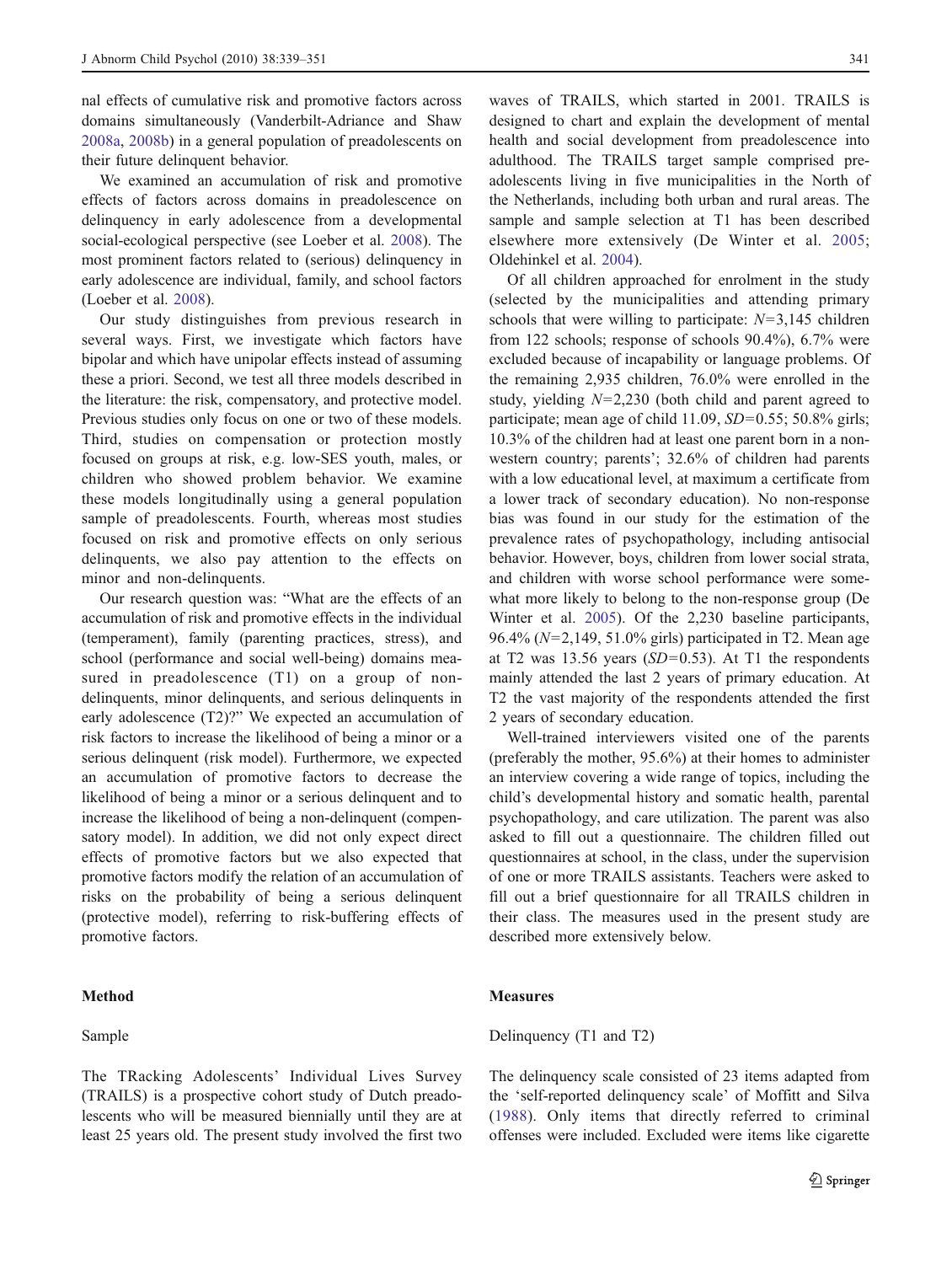smoking, marijuana use, being expelled from school, running away from home, and having contact with the police in general (because none of these behaviors is criminal in the Netherlands). Children were asked if they had committed criminal offenses, and how often (never; once; 2–3 times; 4–6 times; 7 times or more). The items were embedded in a cluster of items with an explicit reference period of 6 months.

To construct the delinquency scale, we used information about diversity, seriousness, and frequency of the offenses (Piquero et al. [2003](#page-11-0)). We used 23 items which referred to a variety of offense types, such as property and violent offenses. Next, the offenses were divided into non-serious and serious. Of the 23 items, 16 were labeled as nonserious. Non-serious offenses included 'vandalism', and 'theft below 10 euros'. Serious offenses included 'beating a person seriously so that s/he needs to go to hospital' and 'robbery'. Non-serious offenses were coded 1 and serious offenses were scored 2. For each offense we multiplied the seriousness and frequency scores. Finally, by adding the multiplicative scores we computed a delinquency sum score (23-items,  $\alpha$ =0.85; T1 range 0–49, M=5.62, SD=6.11; T2 range=0–50;  $M=4.83$ ,  $SD=6.16$ ). At both waves, girls had significantly lower scores than boys (T1:  $t(1729.6)=-14.9$ ,  $p<0.01$ ; T2:  $t(1743.5)=-10.0, p<0.01$ ).

To examine construct validity we conducted correlations between the mean of the combined YSR, CBCL, and TCP delinquency and aggression scales (Achenbach [1987,](#page-10-0) [1991a,](#page-10-0) [b](#page-10-0); Verhulst and Achenbach [1995\)](#page-12-0). In general, positive correlations with delinquency (T1:  $r=0.58$ ,  $p<$ 

Table 1 Characteristics of Non-, Minor, and Serious Delinquents

0.01; T2:  $r=0.54$ ,  $p<0.01$ ), and with aggression (T1:  $r=$ 0.51,  $p<0.01$ ; T2:  $r=0.47$ ,  $p<0.01$ ) were found at both waves.

We then distinguished three groups on the delinquency sum score: a group of non-delinquents (the lower quartile; none of these children committed an offense), a group of serious delinquents (the upper decile), and a group of minor delinquents (in between the 25th and 90th percentiles), see Table 1. The three groups differed significantly  $(p<0.01)$ with regard to gender, SES, diversity and seriousness of offenses, and the mean scores on the combined and zstandardized aggression and delinquency scales of the YSR, CBCL, and TCP. The percentage of males in the group of non-delinquents was 38.3%; in the group of minor delinquents, 48.8%; and in the group of serious delinquents, 72.6% (overall  $\chi^2$  (2)=62.56; p<0.01).

## Individual (T1)

Individual factors were assessed using temperament scales. We used the parent version of the Early Adolescent Temperament Questionnaire-Revised (EATQ-R; Putnam et al. [2001\)](#page-11-0). This is a 62-item questionnaire based on the temperament model developed by Rothbart et al. ([2000\)](#page-11-0). We used four scales. Effortful control is the capacity to voluntarily regulate behavior and attention (11 items,  $\alpha$ = 0.86). Shyness measures behavioral inhibition in relation to novelty and challenge, especially social (four items,  $\alpha$ = 0.84). High-Intensity Pleasure or surgency reflects the pleasure derived from activities involving high intensity or

|                                 | Non-delinquents |              | Minor delinquents |              | Serious delinquents |                  | Differences between groups |
|---------------------------------|-----------------|--------------|-------------------|--------------|---------------------|------------------|----------------------------|
|                                 | $N = 465$       |              | $N = 1419$        |              | $N = 201$           |                  |                            |
|                                 | $(22.3\%)$      |              | $(68.1\%)$        |              | $(9.6\%)$           |                  |                            |
|                                 | M               | (SD)         | M                 | (SD)         | M                   | (SD)             |                            |
| Background characteristics (T1) |                 |              |                   |              |                     |                  |                            |
| Socio-economic status           | 2.11            | $(0.71)^{a}$ | 2.02              | $(0.70)^{b}$ | 1.78                | $(0.72)^{c}$     | $F(2, 2051)=14.94**$       |
| Age in years                    | 11.05           | $(0.55)^{a}$ | 11.09             | $(0.55)^{a}$ | 11.12               | $(0.50)^{b}$     | $F(2, 2082)=3.91*$         |
| Offenses (T2)                   |                 |              |                   |              |                     |                  |                            |
| Diversity of offenses           | 0.00            | $(0.00)^{a}$ | 3.18              | $(2.05)^{b}$ | 11.37               | $(3.04)^c$       | $F(2, 2080) = 2412.34**$   |
| Non-serious offenses            | 0.00            | $(0.00)^{a}$ | 3.07              | $(1.97)^{b}$ | 9.71                | $(2.35)^{\circ}$ | $F(2, 2080) = 2084.41**$   |
| Serious offenses                | 0.00            | $(0.00)^{a}$ | 0.10              | $(0.34)^{b}$ | 1.66                | $(1.56)^{\circ}$ | $F(2, 2080) = 724.73**$    |
| YSR, CBCL, TCP scales (T2)      |                 |              |                   |              |                     |                  |                            |
| Aggression T <sub>2</sub>       | $-0.40$         | $(0.52)^{a}$ | 0.01              | $(0.70)^{b}$ | 0.85                | $(1.00)^{\circ}$ | $F(2, 2008)=216.96**$      |
| Delinquency T <sub>2</sub>      | $-0.41$         | $(0.42)^{a}$ | $-0.02$           | $(0.66)^{b}$ | 1.07                | $(1.18)^c$       | $F(2, 2008)=314.73**$      |

Means in the same row that do not share superscripts differ at  $p < 0.05$  in a Games Howel Post hoc comparison. Aggression and delinquency are mean scores on the combined scales of the z-standardized YSR, CBCL and TCP scales

 $*_{p<0.05}$ ;  $*_{p<0.01}$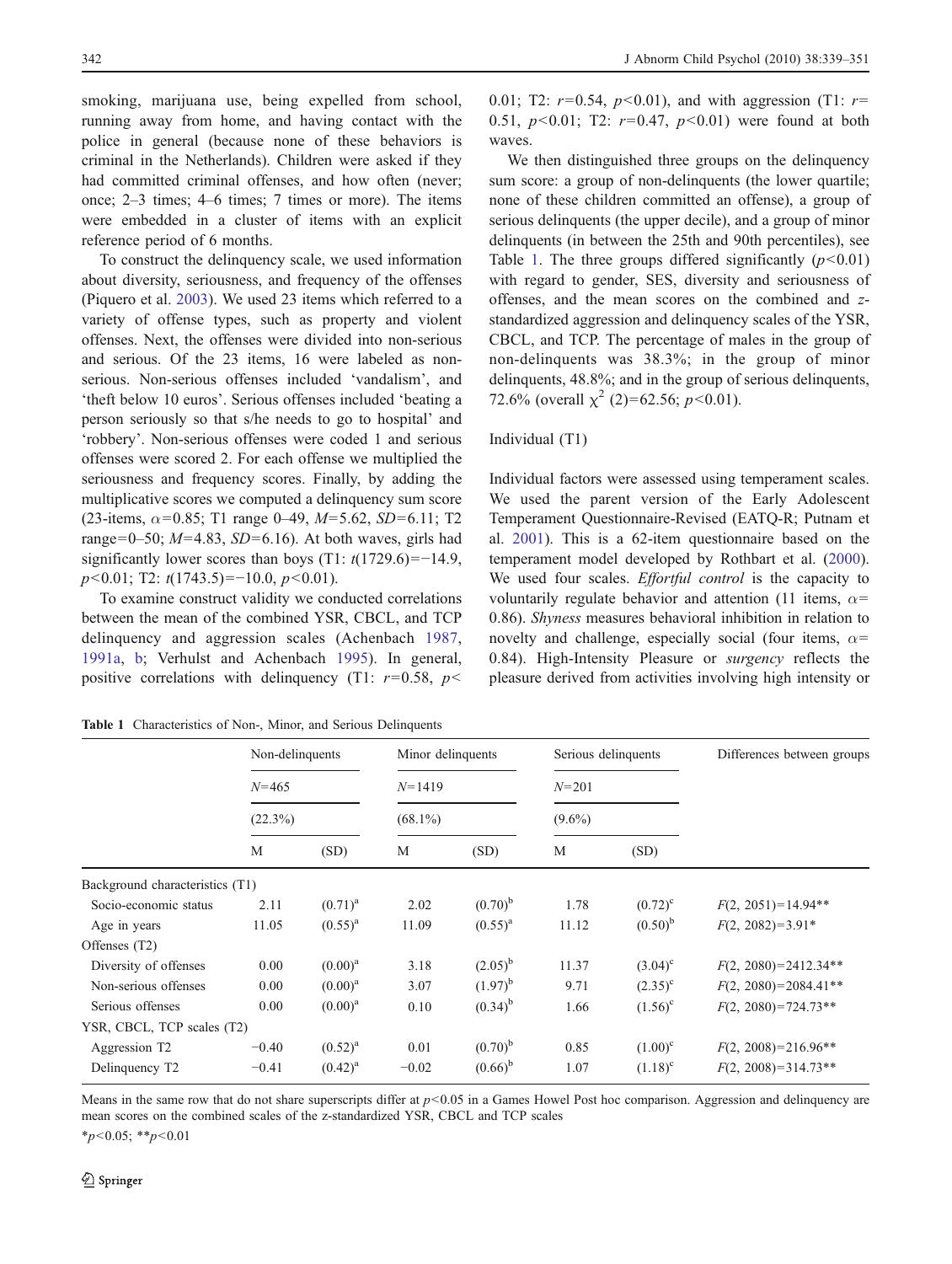novelty (six items,  $\alpha$ =0.77). *Frustration* measures the negative affect related to interruption of ongoing tasks or goal blocking (five items,  $\alpha$ =0.74). The properties of these scales are described by Oldehinkel et al. [\(2004](#page-11-0)).

#### Family (T1)

Family factors were assessed using five scales. Three of those reflected children's perceptions of their parents' methods of child rearing. The items were adopted from the shorter version of the Egna Minnen Beträffande Uppfostran (My Memories of Upbringing) for Children [EMBU-C] (Markus et al. [2003](#page-11-0); Veenstra et al. [2006](#page-12-0)). Children could rate the EMBU-C as  $1 = no$ , never,  $2 = yes$ , sometimes,  $3 = yes$ , often,  $4 = yes$ , almost always. Each item was asked for both the father and the mother. We used three scales. Emotional warmth measures giving special attention, praise for approved behavior, unconditional love, and being supportive and affectionately demonstrative (18 items,  $\alpha$ =0.91 for both fathers and mothers). Overprotection is characterized by fearfulness and anxiety for the child's safety, guilt engendering, and intrusiveness (12 items,  $\alpha$ =0.70 for fathers, and  $\alpha$ =0.71 for mothers). *Rejection* is characterized by hostility, punishment (physical or otherwise, abusive or otherwise), derogation, and blaming of subject (12 items,  $\alpha$ =0.84 for fathers, and  $\alpha$ =0.83 for mothers). The answers for both parents were highly correlated (rs=0.79 for emotional warmth, 0.67 for rejection, and 0.81 for overprotection), so we combined them using mean scores. Markus et al. [\(2003\)](#page-11-0) have reported on the validity of the EMBU-C.

The two remaining family factors concern family functioning and family stress, both as perceived by the parent. To measure family functioning we used the General Functioning scale of the McMaster Family Assessment Device (Epstein et al. [1983](#page-11-0)). This scale is used to assess the overall health/ pathology of the family. A low score on the scale indicates a healthy family climate; a high score represents a dysfunctional family climate (12-items,  $\alpha$ =0.85). Parental stress was measured using a short form of the Parental Stress Index (Burke and Abidin [1980](#page-10-0)), a questionnaire used to measure the magnitude of stress in the parent–child system. The items provide an indication of parents' dissatisfaction regarding the interactions with their children and the degree to which parents find their child's behavior unacceptable; and parents' perceptions of their children's self-regulatory abilities are measured (24-items,  $\alpha$ =0.94). A high score on the scale indicates a high level of stress experienced by the primary caregiver in relation to the child.

## School (T1)

To measure the functioning of the child at school we used three indicators. Academic performance is a scale measuring the intellectual performance of the child at school as perceived by the teacher (rating on a 5-points Likert scale (fully disagree–fully agree), five items,  $\alpha$ =0.85). Next, the perceived social well-being of children in class was measured using two scales adapted from the Social Production Functions questionnaire (see Ormel et al. [1997](#page-11-0); Ormel [2002](#page-11-0)). Social well-being toward teacher measures affection and behavioral confirmation toward the teacher (rating on a 5-points Likert scale (never–always), 11 items,  $\alpha$ =0.89). Social well-being toward classmates measures perceived affection from classmates, and behavioral confirmation toward classmates (rating on a 5-point Likert scale (never–always), 8-items,  $\alpha$ =0.90). Both scales were based on child reports.

## Controls (T1)

Gender and family SES are highly predictive childhood factors for serious delinquency in adolescence (Farrington [2003](#page-11-0)). For this reason, we used gender, and family SES, both measured at T1, as controls in the multivariate analyses. The sample consisted of 50.8% girls and 49.2% boys. The TRAILS database contains various variables for SES: income level, educational level of both parents, and occupational level of each parent, using the International Standard Classification for Occupations (Ganzeboom and Treiman [1996](#page-11-0)). SES was measured as the average of the five items (standardized). The SES scale captured 61.2% of the variance in the five items and had an internal consistency of 0.84. We distinguished three SES groups: low-level SES (1 SD below the mean), high-level SES (1 SD above the mean), and an intermediate SES group.

## Analyses

For each domain we computed cumulative risk and promotive sum scores. Before creating sum scores, we determined whether single variables in preadolescence (T1) had significant risk or promotive effects on delinquency in early adolescence (T2). We conceptualized risk and promotive effects as the ends of a distribution of the same variable. Depending on the individuals' scores on the distribution of the variable, variables can have a risk effect for one, a promotive effect for another, and no effect for a third person (Stouthamer-Loeber et al. [1993,](#page-11-0) [2002\)](#page-12-0). To capture possible risk and promotive effects, we created a dummy variable with a low (below the 25th percentile) and a high score (above the 75th percentile) for each variable. The middle half of the sample is used as a reference category.

By forming a measure reflecting a risk or a promotive effect, the interpretation of the results are simplified without substantial loss of information compared to continuous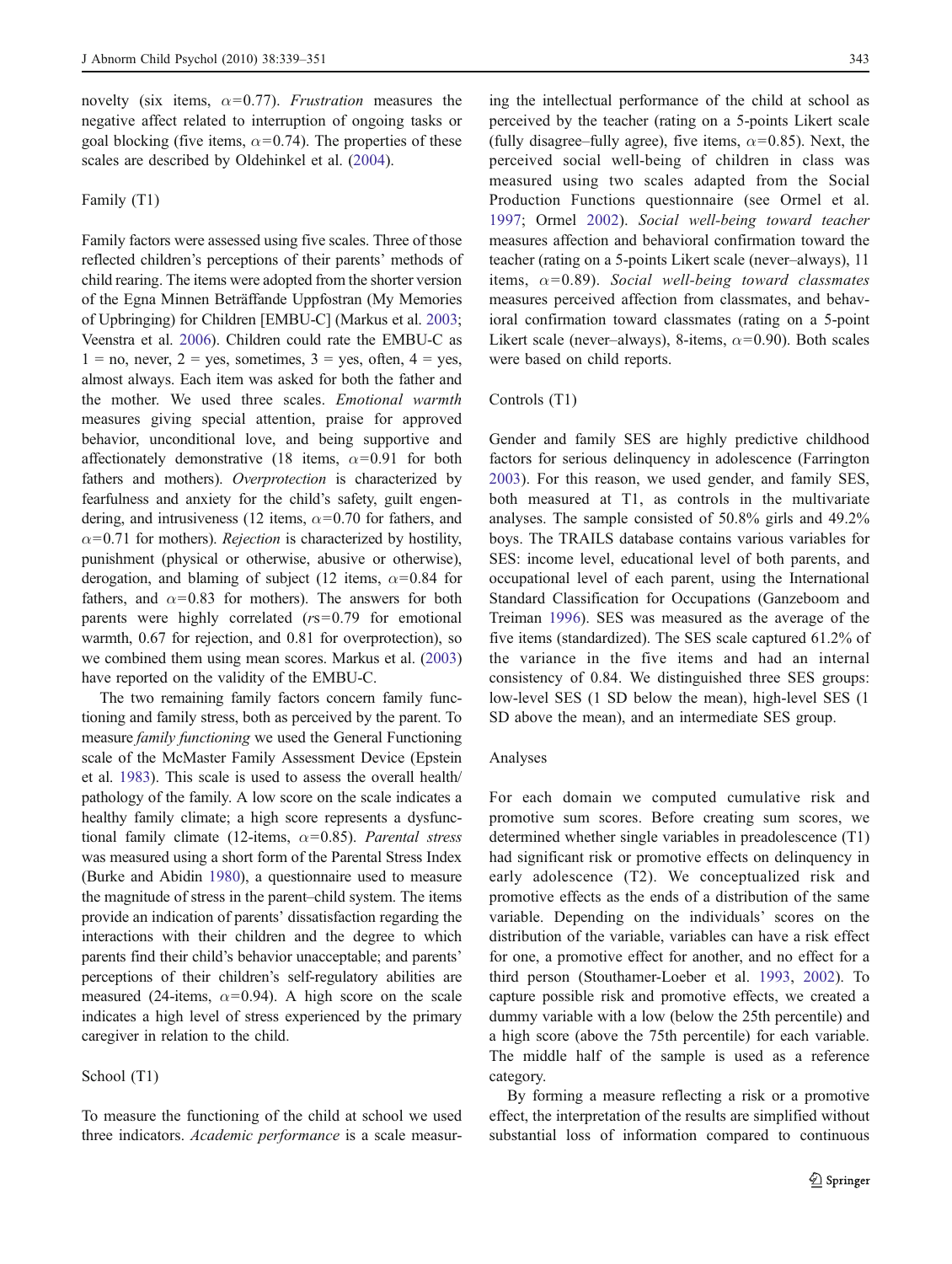variables. Farrington and Loeber ([2000\)](#page-11-0) have shown that this way of categorizing has little effect on conclusions about the relative importance of explanatory variables. Additionally, trichotomizing variables makes it possible to examine non normal distributed variables and non linear relationships which are often present in criminological research. Importantly, this procedure makes it clear which end of the distribution of a variable can be used in the cumulative scores. Trichotomous data make it easy to identify individuals affected by multiple risk/promotive factors, and to construct cumulative risk/promotive scores across domains (see also Farrington et al. [2008](#page-11-0); Stouthamer-Loeber et al. [2002](#page-12-0); Van der Laan and Blom [2006](#page-12-0)). Only variables with significant risk or promotive effects were used (two-tailed tests). Based on the significant risk and promotive effects in the univariate analyses, we calculated cumulative risk and promotive scales for each domain.

The analyses show the relative effect of each cumulative risk or promotive score on the three groups of delinquents. According to Stouthamer-Loeber et al. ([2002\)](#page-12-0) promotive effects counterbalance the effects of risks across domains. This counter-balancing effect is only found longitudinal in a sample of inner-city males (Stouthamer-Loeber et al. [2002\)](#page-12-0) or cross sectional (Van der Laan and Bloom [2006](#page-12-0)). We examined counter-balancing effects of promotive factors on risks across the three domains by calculating an overall cumulative promotive-risk scale. We calculated this overall scale in the same way as done by Stouthamer-Loeber et al. ([2002\)](#page-12-0). In each domain we added the risk effects and subtracted the promotive effects found in the univariate analyses. Each domain score was trichotomized into a promotive score (below the 25th percentile; score −1), a risk score (above the 75th percentile; score 1), and a neutral score (in between; score 0). We then summed the three domain scores into an overall cumulative promotiverisk scale, with a low score indicating promotive effects on all three domains and a high score risk effects on all three domains (range from  $-3$  to 3,  $M=-0.29$ ,  $SD=1.09$ ).

We used multinomial logistic regression to examine the effects of independent variables on non-delinquents, minor delinquents, and serious delinquents, a categorical outcome. To interpret the outcomes of the multinomial logistic regression we used marginal effects (Borooah [2002](#page-10-0); Liao [1994\)](#page-11-0). The marginal effect for a dummy variable is the difference between being in category 1 and being in category 0. The marginal effect for a continuous variable is the effect of a variable on an outcome with one point of increase in the score of the variable.

In order to examine the impact of cumulative promotive effects relative to that of cumulative risk effects, we used a stepwise Multinomial Logistic Model (MNLM) and assessed the improvement using the change in  $\chi^2$ . The  $\chi^2$ 

has shown to be a strong goodness of fit index in logistic models (Hosmer et al. [1997](#page-11-0)). The compensatory model is tested in multinomial logistic regression analyses by examining the main effects of the cumulative promotive factors next to the cumulative risk factors, whereas the protective model is tested by including interaction terms (by centering the variables; Aiken and West [1992](#page-10-0)).

Our baseline model included the controls gender and SES. In a next step, we entered a risk model, followed by a compensatory model, and a protective model. We ended by controlling for previous delinquency. This provides information about whether cumulative risk and promotive factors produce change in delinquency over a 2,5-year time interval.

We used corrected-item-mean (CIM) imputation to handle missing data at the item level (Huisman [2000\)](#page-11-0). At the scale level, we did multiple imputation using the MICE method of multivariate imputation (Allison [2002;](#page-10-0) Royston [2004](#page-11-0)). In these procedures it is assumed that the data are missing at random. As a result of the imputation we were able to use 2,085 cases in our analyses.

#### Results

## Univariate Associations

We examined univariate associations of the independent variables at T1 with the delinquent groups at T2 (see Table [2\)](#page-6-0). As can be observed from the overall  $\chi^2$ , all variables were significantly related to the three groups at  $p<0.01$ , except emotional warmth  $(\chi^2(4, 2,085)=11.0; p=0.03)$  and social well-being toward classmates  $(\chi^2(4, 2,085)=11.1; p=0.03)$ . These variables were excluded from further analyses.

In Table [2](#page-6-0) we also report marginal effects for each delinquent group. The effects are labeled as risk or promotive in the far right column. In the domain of temperament, risk effects were found for low effortful control, high surgency, and high frustration. Promotive effects were found for high effortful control, high shyness, and low surgency. Low effortful control, for example, increased the likelihood of belonging to the group of serious delinquents by 5.6% points ( $p$ <0.01). High effortful control increased the likelihood of being a non-delinquent by 6.3% points  $(p<0.01)$  and decreased the probability of being a serious delinquent by  $3.1\%$  points ( $p<0.10$ ). In Table [2,](#page-6-0) the sum of the effects in each row is zero, which is typical of marginal effects.

With regard to family variables risk effects were found for high rejection, dysfunctional family functioning, and high parental stress. Low overprotection, healthy family functioning, and low parental stress showed promotive effects. Low rejection and dysfunctional family functioning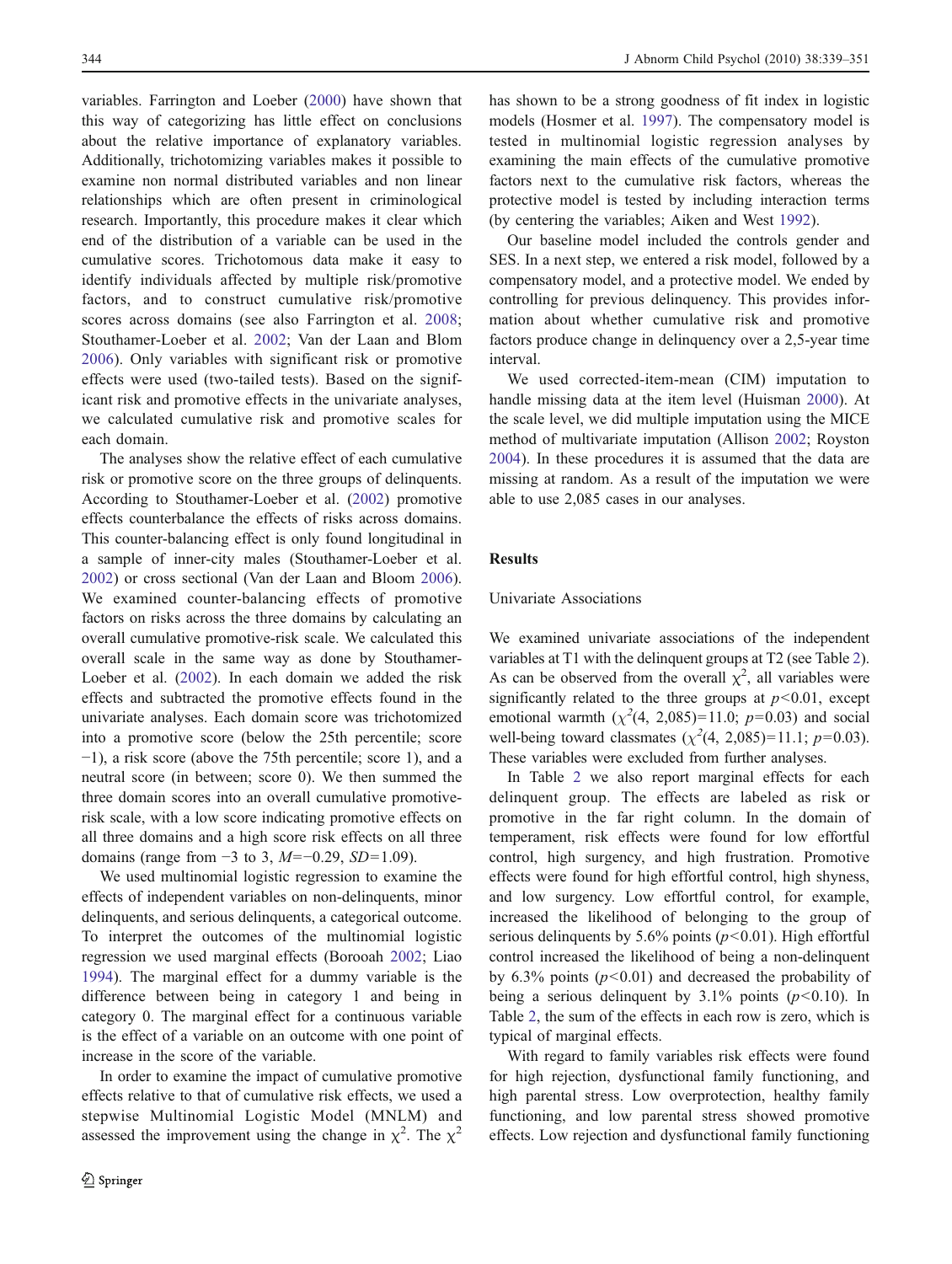<span id="page-6-0"></span>Table 2 Univariate Associations of Temperament, Family and School at T1 with Being a Non-, Minor, or Serious Delinquent at T2 (Overall  $\chi^2$ , Marginal Effects (S.E.)), N=2,085

| Variable                                  | Overall $\chi^2$ | $\overline{p}$ | Marginal effects (S.E.)     |                   |                     | Effect    |
|-------------------------------------------|------------------|----------------|-----------------------------|-------------------|---------------------|-----------|
|                                           |                  |                | Non-delinquents             | Minor delinquents | Serious delinquents |           |
| Temperament                               |                  |                |                             |                   |                     |           |
| Effortful control <sup>a</sup>            |                  |                |                             |                   |                     |           |
| Low                                       | 29.43            | < 0.01         | $-3.4(2.3)$                 | $-2.2$ (2.5)      | 5.6 $(1.8)$ ***     | Risk      |
| High                                      |                  |                | $6.3$ $(2.5)$ ***           | $-3.2$ (2.7)      | $-3.1(1.6)$ *       | Promotive |
| Shyness <sup>a</sup>                      |                  |                |                             |                   |                     |           |
| Low                                       | 17.55            | < 0.01         | $-0.2$ (2.5)                | $-1.5(2.8)$       | 1.7(1.8)            |           |
| High                                      |                  |                | 8.2 $(2.5)$ ***             | $-6.1(2.8)$ **    | $-2.0(1.8)$         | Promotive |
| Surgency <sup>a</sup>                     |                  |                |                             |                   |                     |           |
| Low                                       | 38.35            | < 0.01         | $6.5(2.4)$ ***              | $-1.7(2.6)$       | $-4.8$ $(1.4)$ ***  | Promotive |
| High                                      |                  |                | $-4.2$ (2.4)*               | 0.7(2.7)          | $3.5(1.7)$ **       | Risk      |
| Frustration <sup>a</sup>                  |                  |                |                             |                   |                     |           |
| Low                                       | 23.53            | < 0.01         | 3.3(2.4)                    | $-1.1(2.6)$       | $-2.2$ (1.7)        | $\equiv$  |
| High                                      |                  |                | $-4.3$ $(2.4)$ <sup>*</sup> | $-2.0$ (2.8)      | $6.4(2.1)$ ***      | Risk      |
| Family environment                        |                  |                |                             |                   |                     |           |
| Emotional warmth <sup>b</sup>             |                  |                |                             |                   |                     |           |
| Low                                       | 11.02            | 0.03           |                             |                   |                     |           |
| High                                      |                  |                |                             |                   |                     |           |
| Overprotection <sup>b</sup>               |                  |                |                             |                   |                     |           |
| Low                                       | 19.59            | < 0.01         | $8.0(2.5)$ ***              | $-3.5(2.7)$       | $-4.5$ $(1.4)$ ***  | Promotive |
| High                                      |                  |                | 1.5(2.3)                    | $-2.8(2.5)$       | 1.4(1.5)            |           |
| Rejection <sup>b</sup>                    |                  |                |                             |                   |                     |           |
| Low                                       | 26.58            | < 0.01         | $4.0 (2.2)^*$               | $-3.2$ (2.5)      | $-0.7(1.6)$         | Promotive |
| High                                      |                  |                | $-8.6$ $(2.1)$ ***          | $6.0(2.5)$ ***    | 2.6(1.8)            | Risk      |
| Family functioning <sup>a</sup>           |                  |                |                             |                   |                     |           |
| Healthy                                   | 16.32            | < 0.01         | 7.6 $(2.4)$ ***             | $-5.5(2.8)$ **    | $-2.1(1.8)$         | Promotive |
| Dysfunctional                             |                  |                | $-2.8(2.5)$                 | $-0.6(3.0)$       | $3.4(2.1)$ *        | Risk      |
| Parental stress <sup>a</sup>              |                  |                |                             |                   |                     |           |
| Low                                       | 38.93            | < 0.01         | 5.4 $(2.2)$ ***             | $-2.8(2.5)$       | $-2.7(1.6)^*$       | Promotive |
| High                                      |                  |                | $-7.0$ $(2.3)$ ***          | 1.8(2.7)          | 5.2 $(1.9)$ ***     | Risk      |
| School environment                        |                  |                |                             |                   |                     |           |
| Academic performance <sup>c</sup>         |                  |                |                             |                   |                     |           |
| Low                                       | 35.82            | < 0.01         | $-6.1 (2.2)$ ***            | 1.8(2.5)          | 4.3 $(1.7)$ ***     | Risk      |
| High                                      |                  |                | 1.4(2.4)                    | 3.5(2.6)          | $-4.9(1.5)$ ***     | Promotive |
| Social wellbeing teacher <sup>b</sup>     |                  |                |                             |                   |                     |           |
| Low                                       | 27.46            | < 0.01         | $-6.0$ $(2.2)$ ***          | $-0.8$ (2.7)      | $6.9(2.0)$ ***      | Risk      |
| High                                      |                  |                | 1.7(2.2)                    | $-0.3$ (2.5)      | $-1.4(1.6)$         |           |
| Social well-being classmates <sup>b</sup> |                  |                |                             |                   |                     |           |
| Low                                       | 11.1             | 0.03           |                             |                   |                     |           |
| High                                      |                  |                |                             |                   |                     |           |

The overall  $\chi^2$  is calculated for each variable separately

a Parent report

<sup>b</sup> Child report

<sup>c</sup> Teacher report

\*p<0.10; \*\*p<0.05; \*\*\* p<0.01 (two-tailed)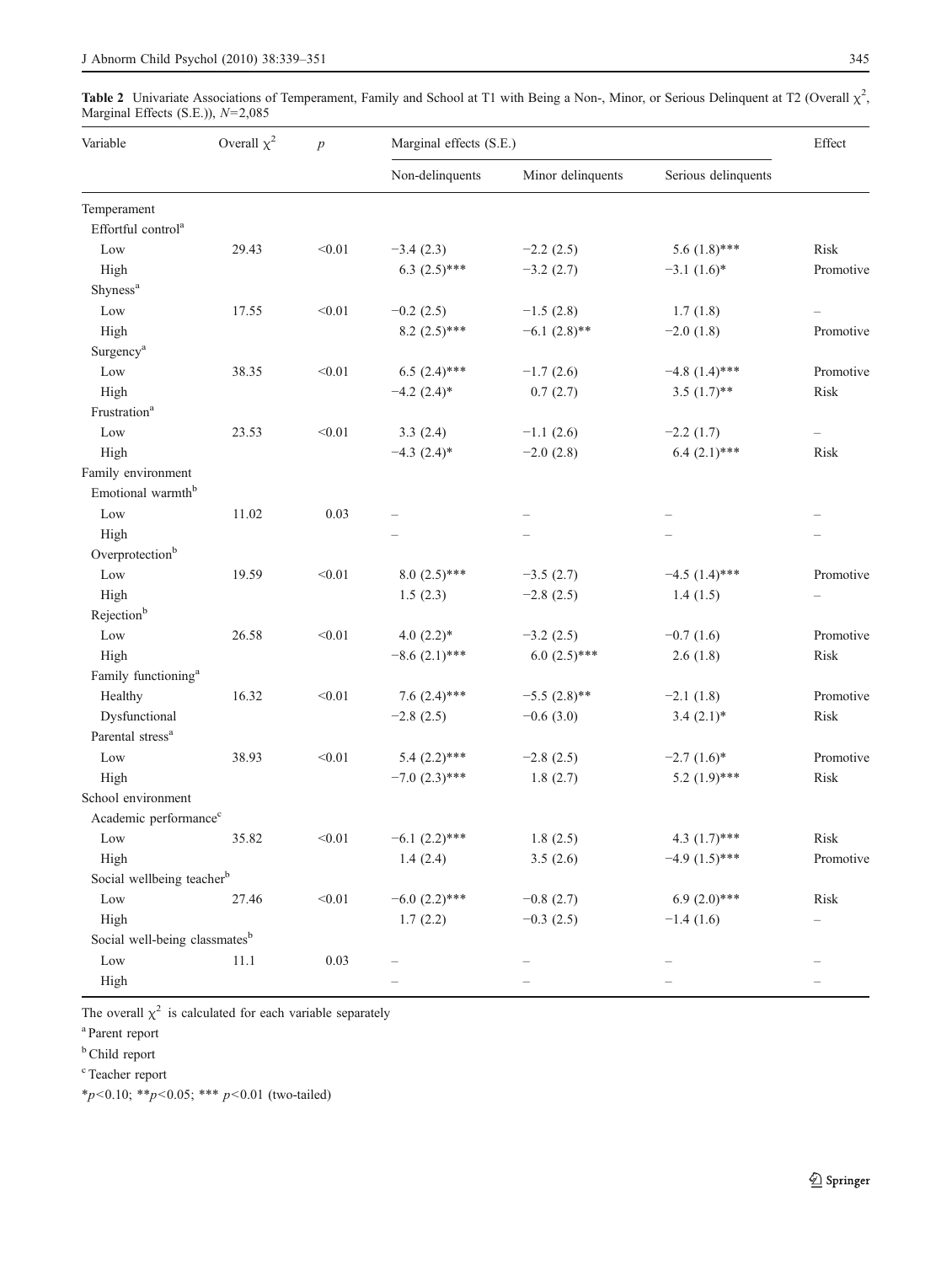only showed marginally significant  $(p<0.10)$  effects on non-delinquents and serious delinquents.

School variables with risk effects were low academic performance and low social well-being toward the teacher. High academic performance was the only school variable with a promotive effect.

## Accumulation of Risk and Promotive Effects

Next, we examined the impact of cumulative risk and promotive effects on the three groups of delinquents. The cumulative risk scale for temperament, for example, included low effortful control, high surgency, and high frustration (referring to the three temperamental risk factors from Table [2](#page-6-0)). A higher score indicated a more difficult temperament (range =  $0-3$ ,  $M=0.70$ ,  $SD=0.80$ ). The cumulative promotive scale for temperament included high effortful control, high shyness, and low surgency, with a higher score indicating an easier temperament (range  $= 0-3$ ,  $M=0.71$ ,  $SD=0.76$ ). A higher score on the family cumulative risk scale indicated a more problematic family environment (range =  $0-3$ ,  $M=0.65$ ,  $SD=0.82$ ), whereas a higher promotive score represented a more positive family environment (range =  $0-4$ ,  $M=1.03$ ,  $SD=1.04$ ). Finally, a high score on the school cumulative risk scale indicated a negatively perceived school environment (range  $= 0-2$ ,  $M=$  $0.49$ ,  $SD=0.64$ ), and on the promotive scale it indicated a positively perceived school environment (range  $= 0-1$ ,  $M=$  $0.19, SD=0.40$ .

## Risk Effects

To examine the effects of promotive scales relative to those of risk scales, we conducted a stepwise MNLM analysis. Our baseline model (not shown) included gender and SES. Both variables showed significant effects on nondelinquents and serious delinquents. Being a male decreased the likelihood of being a non-delinquent (−9.3%;  $p<0.01$ ) and increased the likelihood of being a serious delinquent  $(+8.5\%; p<0.01)$ . High SES increased the likelihood of being a non-delinquent  $(+5.1\%; p<0.05)$  and decreased the probability of being a serious delinquent (−2.8%; p< 0.05). Low SES increased the likelihood of being a serious delinquent  $(+5.2\%; p<0.01)$ .

The cumulative risk scales were entered in the next step (see Table [3\)](#page-8-0). The model fit improved significantly after adding the cumulative risk scales  $(\Delta \chi^2(16, 2,085)=61.56;$  $p$ <0.01). All three risk scales showed significant effects, but on different delinquent groups. Family risk decreased the likelihood of being a non-delinquent  $(-5.0\%; p<0.01)$ , and increased the likelihood of being a minor delinquent  $(+4.2\%; p<0.01)$ . Temperament and school risks increased the likelihood of being a serious delinquent. Again, it can be seen that the sum of each row with marginal effects in Table [3](#page-8-0) is zero.

#### Promotive Effects

In the second step we included the cumulative promotive scales. The model fit improved significantly  $(\Delta \chi^2(16,$ 2,085)=47.34;  $p<0.01$ ). The strongest direct promotive effects were found for temperament and family. A higher score on the promotive temperament scale increased the probability of being a non-delinquent  $(+5.2\%; p<0.01)$  and decreased the likelihood of being a minor delinquent (−3.1%;  $p$ <0.05), or a serious delinquent (−2.1%;  $p$ < 0.05). Further, a higher score on the family scale increased the likelihood of being a non-delinquent  $(+3.1\%; p<0.01)$ , and decreased the likelihood of being a minor delinquent  $(-2.1\%; p<0.05)$ .

## Protective Effects

In a third step, we entered interaction terms to examine the risk-buffering effect of cumulative promotive factors. We calculated interactions between domains, for example, an interaction between individual risk and protective family characteristics. None of these interaction effects was significant, so we did not include these in the final model.

### Delinquency at the Baseline

Finally, we included delinquency at T1. The model improved significantly  $(\Delta \chi^2(4, 2,085)=227.98; p<0.01)$ . As expected, strong effects on delinquency at T2 were found for previous delinquent behavior. Furthermore, the cumulative risk effect of temperament on being a serious delinquent remained, just as the cumulative promotive effects of temperament and family on being a nondelinquent.

#### Promotive-Risk Domains: a Counter-Balancing Effect

The MNLM analyses showed the relative effect of each cumulative risk or promotive score on the three groups of delinquents. We examined counter-balancing effects of promotive factors on risks across the three domains by calculating an overall cumulative promotive-risk scale. This scale includes the cumulative scores on all three domains. The promotive-risk scale combines all scores of an individual (risk and promotive) on each domain.

Figure [1](#page-9-0) shows for each category on this overall scale the percentages of non-delinquents and serious delinquents. As can be seen in Fig. [1](#page-9-0), the more risk and the fewer promotive domains, the higher the percentage of serious delinquents. The percentages for non-delinquents show an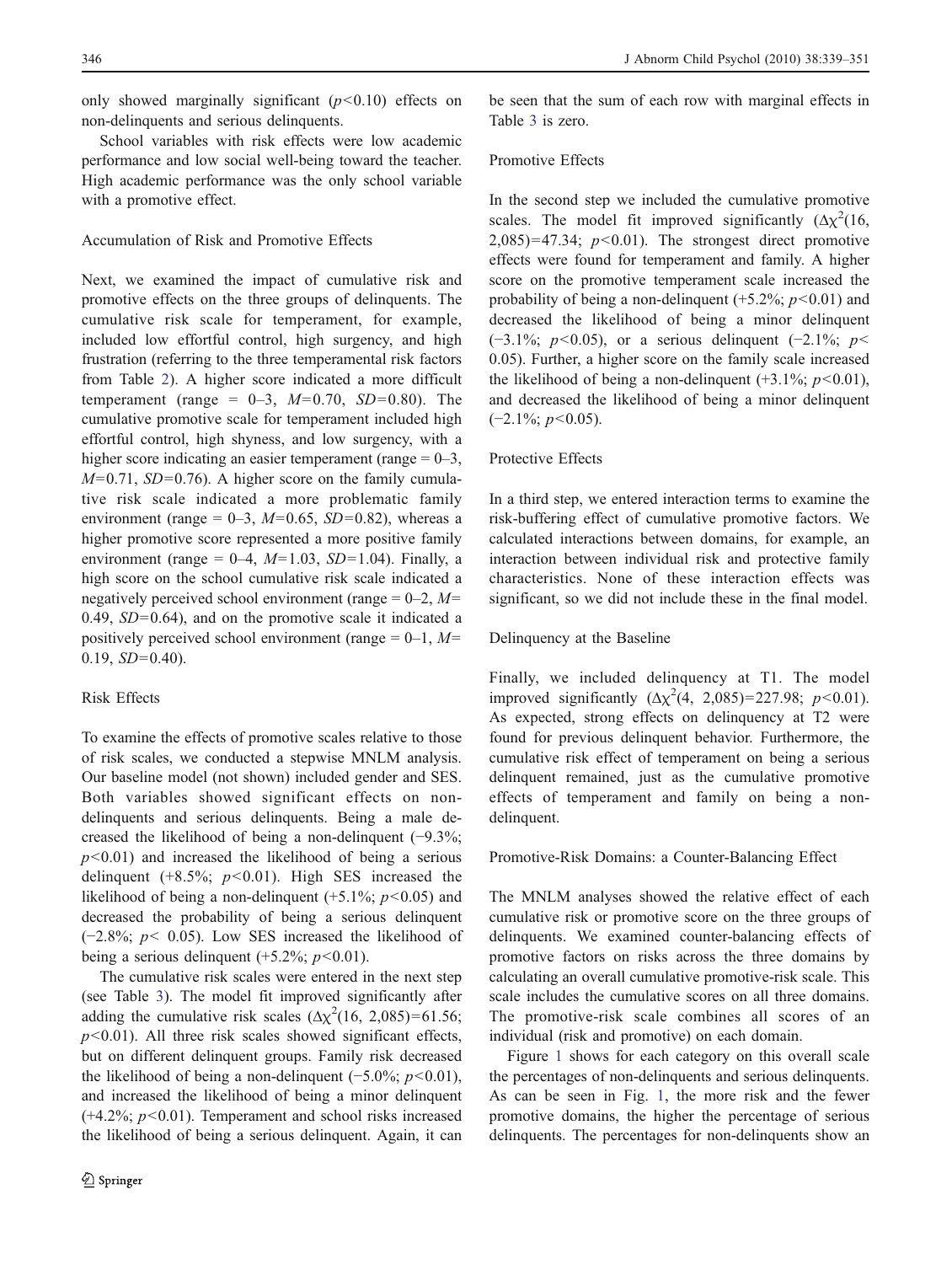|                       | Step 1                          |                      |                        | Step 2                         |                      |                        | Step 3                       |                      |                        |
|-----------------------|---------------------------------|----------------------|------------------------|--------------------------------|----------------------|------------------------|------------------------------|----------------------|------------------------|
|                       | delinquents<br>Non              | delinquents<br>Minor | delinquents<br>Serious | delinquents<br>Non             | delinquents<br>Minor | delinquents<br>Serious | delinquents<br>Non           | delinquents<br>Minor | delinquents<br>Serious |
| Intercept<br>Controls | 21.7                            | 70.5                 | 7.8                    | 21.4                           | 71.0                 | 7.6                    | 19.6                         | 73.8                 | 6.4                    |
| Gender (1=male)       | $-7.3(1.9)$ **                  | 0.6(2.1)             | $6.7(1.2)$ **          | $-6.4(1.9)$ **                 | 0.3(2.1)             | $6.1(1.2)$ **          | $-2.3(1.9)$                  | $-0.4(2.0)$          | $2.7 (1.1)$ *          |
| SES high              | 3.3(2.3)                        | $-1.5(2.5)$          | $-1.8(1.4)$            | 3.2(2.3)                       | $-1.7(2.5)$          | $-1.4(1.4)$            | 3.7(2.3)                     | $-2.1(2.4)$          | $-1.6(1.2)$            |
| SES low               | $-2.1(2.3)$                     | $-2.3(2.5)$          | $4.4(1.6)$ **          | $-2.8(2.3)$                    | $-1.6(2.5)$          | $4.4(1.5)$ **          | $-2.7(2.2)$                  | $-0.4(2.4)$          | 3.1 $(1.4)$            |
| Cumulative risk       |                                 |                      |                        |                                |                      |                        |                              |                      |                        |
| Temperament           | $-2.1(1.4)$                     | $-0.6(1.4)$          | $2.7(0.7)$ **          | $-0.8(1.4)$                    | $-1.3(1.4)$          | $2.2 (0.7)$ **         | $-0.4(1.4)$                  | $-1.3(1.4)$          | $1.6(0.6)*$            |
| Family                | $-5.0(1.4)$ **                  | $4.2(1.4)$ **        | 0.8(0.7)               | $-3.3$ $(1.5)$ *               | 2.9(1.5)             | 0.4(0.8)               | $-2.0(1.4)$                  | 2.4(1.5)             | $-0.4(0.7)$            |
| School                | $-2.8(1.6)$                     | 0.6 $(1.7)$          | $2.2(0.8)$ **          | $-2.3(1.6)$                    | 0.6(1.7)             | $1.7(0.8)*$            | $-0.7(1.6)$                  | 0.5(1.7)             | 0.2(0.8)               |
| Cumulative promotive  |                                 |                      |                        |                                |                      |                        |                              |                      |                        |
| Temperament           |                                 |                      |                        | $5.2 (1.3)$ **                 | $-3.1(1.5)$ *        | $-2.1(0.9)$ *          | $4.2(1.2)$ **                | $-2.7(1.4)$          | $-1.6(0.8)*$           |
| Family                |                                 |                      |                        | 3.1 $(0.9)$ **                 | $-2.1(1.1)$ *        | $-1.0(0.7)$            | $1.9(0.9)$ *                 | $-1.2(1.0)$          | $-0.7(0.6)$            |
| School                |                                 |                      |                        | $-2.4(2.3)$                    | 4.0(2.6)             | $-1.6(1.7)$            | $-2.2(2.2)$                  | 3.8(2.5)             | $-1.6(1.4)$            |
| Delinquency T1        |                                 |                      |                        |                                |                      |                        |                              |                      |                        |
| Non-delinquent        |                                 |                      |                        |                                |                      |                        | $22.3(2.4)$ **               | $-16.8(2.6)$ **      | $-5.5 (1.1)$ **        |
| Serious delinquent    |                                 |                      |                        |                                |                      |                        | $-13.6(2.8)$ **              | $-6.2(4.0)$          | $19.8(3.4)$ **         |
| Pseudo $R^2$          | 8.9%                            |                      |                        | 11.5%                          |                      |                        | 23.1%                        |                      |                        |
| $\Delta \chi^2$ (df)  | $\Delta \chi^2 (16) = 61.56$ ** |                      |                        | $\Delta \chi^2(16) = 47.34***$ |                      |                        | $\Delta \chi^2(4)=227.98***$ |                      |                        |

<span id="page-8-0"></span>J Abnorm Child Psychol (2010) 38:339  $-351$  347

 $\underline{\textcircled{\tiny 2}}$  Springer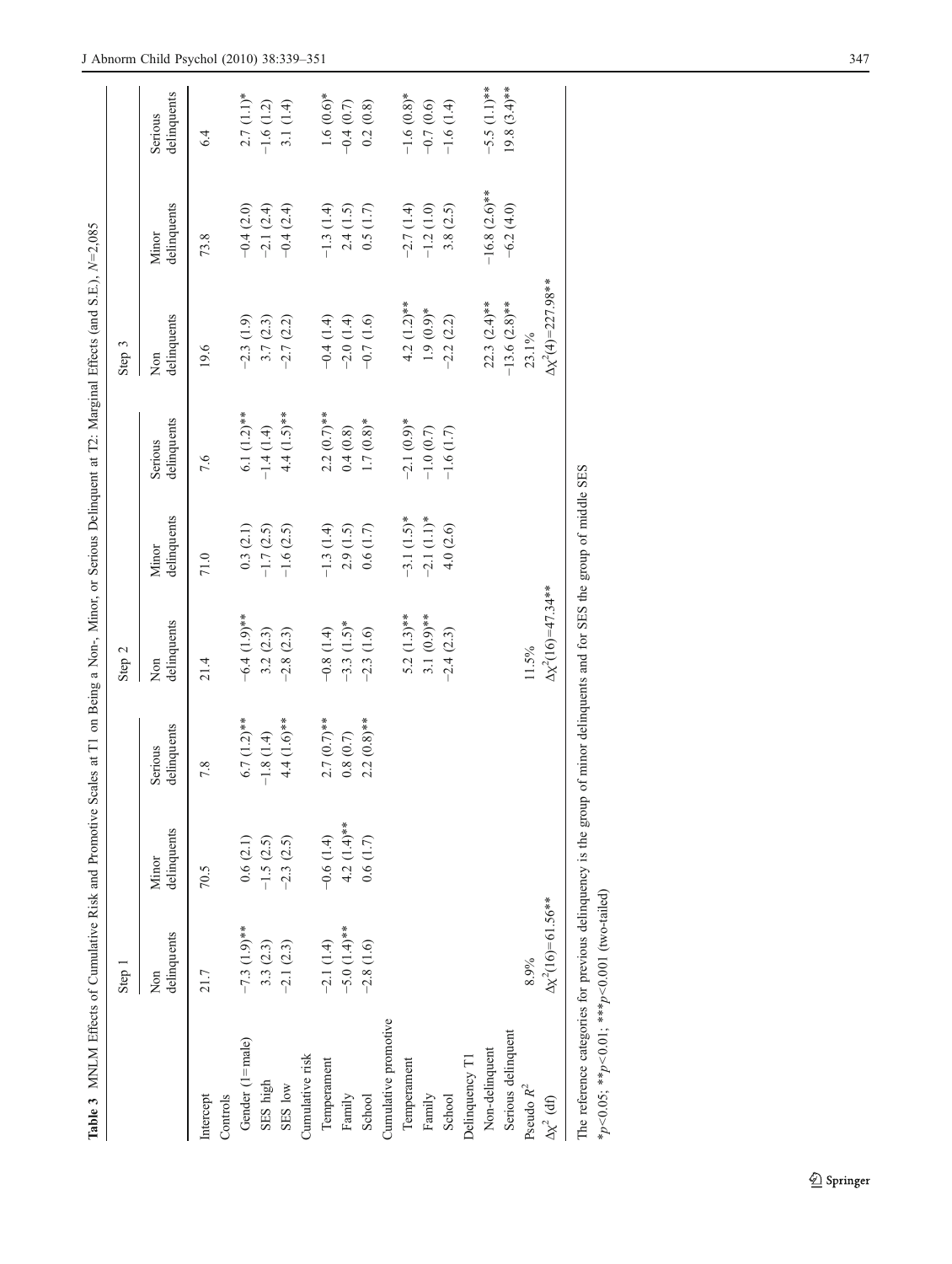<span id="page-9-0"></span>Fig. 1 From more promotive domains to more risk domains: a decrease of non-delinquents and an increase of serious delinquents (Shown is the overall cumulative promotive-risk scale. A low score indicates promotive effects on the three domains, a high score indicates risk scores on the domains. For each column the percentage of non- and serious delinquents are shown (not shown are the minor-delinquents))



inverse relationship: the fewer risk domains and the more promotive domains, the higher the percentage of nondelinquents. The percentage of minor delinquents (not shown in the Figure), showed a normal distribution on the promotive-risk scale.

### Discussion

The aim of this study was to determine the cumulative risk, promotive and protective effects of factors referring to temperament, family, and school in preadolescence on different levels of involvement in delinquency in early adolescence in a general population sample. According to some researchers factors can only have unipolar effects (e.g., Rutter [1987](#page-11-0), [2003](#page-11-0)), while others found that factors can have bipolar effects on problem behavior (Sameroff et al. [1998;](#page-11-0) Stouthamer-Loeber et al. [1993](#page-11-0), [2002\)](#page-12-0). Whereas most studies assume unipolar or bipolar effects a priori, we firstly examined the effects on our categorization of nondelinquents, minor delinquents and serious delinquents. At the univariate level two factors showed only risk effects on the likelihood of being a serious delinquent: high frustration and low social well-being toward teachers. Two factors showed only promotive effects: low parental overprotection decreased the probability of being a serious delinquent and increased the likelihood of being a non-delinquent; high shyness increased the likelihood of being a non-delinquent and decreased the likelihood of being a minor delinquent. Six factors showed double-edged effects: effortful control, surgency, rejection, family functioning, parental stress, and academic performance. Our results support the view that risk and promotive effects on delinquency can be two sides of the same coin (Stouthamer-Loeber et al. [1993](#page-11-0), [2002;](#page-12-0) Farrington et al. [2008](#page-11-0)), and not the view that promotive factors are totally different from risk factors (see e.g. Fergusson and Lynskey [1996;](#page-11-0) Pollard et al. [1999](#page-11-0); Rutter [1987,](#page-11-0) [2003](#page-11-0)).

We extended previous research by focusing on risk and promotive effects in a general population sample on different levels of delinquency. In addition to previous research, we found that the bipolar effects are limited to the extreme poles of delinquency and generally do not account for the minor delinquents. For example, low effortful control, high surgency, high frustration, high parental stress and low academic performance increased the likelihood of serious delinquents, but had no effect on minor delinquents. On the other pole high effortful control, low surgency, low parental stress and low academic performance increased the probability of non-delinquents, and decreased the likelihood of serious delinquents, but had again no effect on minor delinquents. One explanation for the absent effects on minor delinquents can be that we did not include peer delinquency, which is an important predictor of (minor) delinquency (Farrington [2003](#page-11-0)).

Secondly, we examined the cumulative effects of risk and promotive summary scales on delinquency by using a risk, compensatory, and protective model. Our findings are in line with a cumulative risk hypothesis (see, e.g. Herrenkohl et al. [2001](#page-11-0); Rutter [1987,](#page-11-0) [2003\)](#page-11-0) that states that children exposed to multiple risks are more likely than others to engage in serious delinquency in adolescence. We found that a more difficult temperament, and a more negatively perceived school environment in preadolescence increased the probability of being a serious delinquent in early adolescence. After controlling for previous delinquency only the effect of a difficult temperament on being a serious delinquent remained.

In line with other studies (e.g., Dekovic [1999;](#page-10-0) Fergusson et al. [2007](#page-11-0); Stouthamer-Loeber et al. [2002](#page-12-0); Ostaszewski and Zimmerman [2006](#page-11-0)), we also found main effects of cumulative promotive scales on suppressing delinquency regardless of risk. An accumulation of promotive effects decreased the likelihood of being a serious delinquent, again with the strongest effect for temperament. Regardless of risks and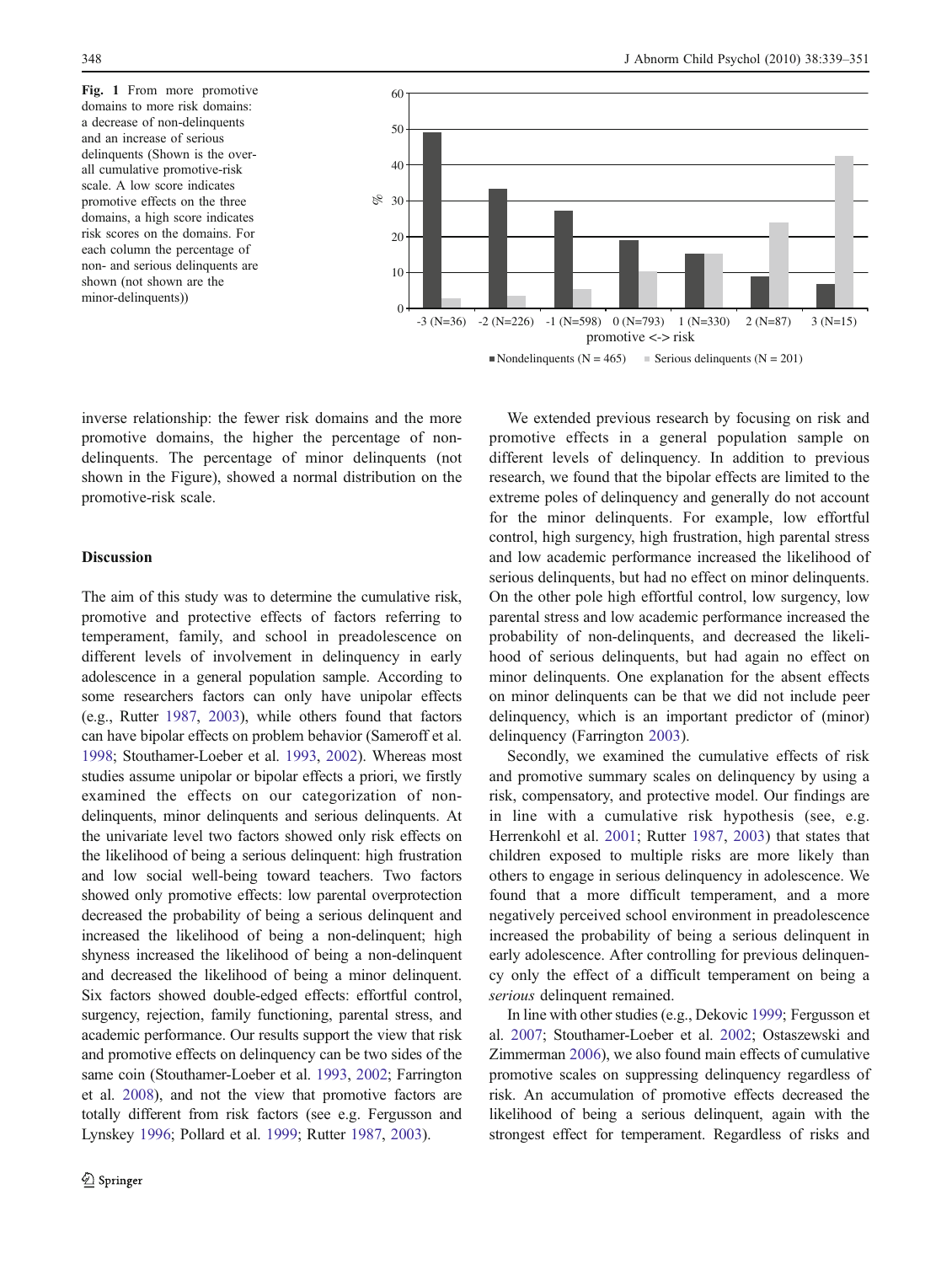<span id="page-10-0"></span>controls, an easier temperament decreased the likelihood of being a serious delinquent. These results are in line with a compensatory model (Garmezy et al. [1984;](#page-11-0) Luthar et al. [2000](#page-11-0); Stouthamer-Loeber et al. [2002](#page-12-0); Zimmerman et al. 2006). The findings show additive effects of risk and promotive domains on being a serious delinquent and emphasize that cumulative promotive domains can counterbalance risk domains on being a serious delinquent (Pollard et al. [1999](#page-11-0); Stouthamer-Loeber et al. [2002](#page-12-0)).

Contrary to our expectations, we did not find riskbuffering effects of cumulative promotive scales on the likelihood of being a serious delinquent. Thus, our results do not support a protective model for being a serious delinquent (Garmezy et al. [1984](#page-11-0); Rutter [1987](#page-11-0)). An explanation for this can be that the interaction effects of promotive factors (the protective model) can only be found in high risk samples (Rutter [1987\)](#page-11-0), and not in general population samples.

Our study showed similar effects of cumulative risk and promotive factors on non-delinquents. An easier temperament is associated with being a non-delinquent, regardless of risks and controls. Furthermore, a more supportive family environment relates to non-delinquents. These findings indicate that the most important factors during preadolescence for non-delinquents are situated in the individual and family domain, which corresponds to a developmental ecological model (Loeber et al. [2008](#page-11-0); Sameroff et al. [1998](#page-11-0)). These findings are again in line with a compensatory model: The more promotive domains in the relative absence of risk domains relates to an increased percentage of non-delinquents.

Compared to previous studies on risk and promotive effects on delinquency, this study has major strengths, such as a longitudinal general population sample, a large number of participants, and the use of standardized measures. Another strength is that we mostly relied on multiple informant measures in order to give a more valid estimation of the associations as opposed to using single informant measures.

Some limitations should be mentioned. In order to examine the risk and promotive effects on different levels of delinquency, we trichotimized delinquency and the independent variables. According to Farrington and Loeber [\(2000](#page-11-0)) categorizing variables makes the interpretation of the results easier. However, these categorizations can be susceptible to misclassification and may have led to loss of information that can result in less significant relations with the delinquency groups than if we had used continuous variables. On the other hand Farrington and Loeber ([2000\)](#page-11-0) also showed that categorizing has little effect on conclusions about the relative importance of explanatory variables. Another limitation, as said before, is that peer delinquency is not included in our analyses.

In conclusion, we found that factors with regard to temperament, family, and school characteristics functioned both as risk factors for the likelihood of being a serious delinquent and as promotive factors for being a nondelinquent. In particular a more difficult temperament increased the chance on being a serious delinquent over time, whereas an easier temperament suppressed the likelihood of being a serious delinquent and promoted the probability of being a non-delinquent over time. We also found that promotive and risk domains on delinquency counterbalance each other. The aim of preventions and interventions for serious delinquency in early adolescence should be to reduce risk and stimulate promotive factors in multiple domains (compare Veenstra et al. [2009\)](#page-12-0). In line with a developmental ecological perspective on delinquency (Loeber et al. [2008\)](#page-11-0), we found promotive factors in the individual and family domain in preadolescence to increase the likelihood of being a non-delinquent and decrease the likelihood of being a serious delinquent, regardless of risks. This means that if risks are not known or hard to change, a focus on multiple promotive factors in different domains can reduce delinquency.

Open Access This article is distributed under the terms of the Creative Commons Attribution Noncommercial License which permits any noncommercial use, distribution, and reproduction in any medium, provided the original author(s) and source are credited.

#### References

- Achenbach, T. M. (1987). Child-adolescent behavioral and emotional problems: implications of cross-informant correlations for situational specificity. Psychological Bulletin, 101, 212–232.
- Achenbach, T. M. (1991a). Manual for the youth self-report and 1991 profile. Burlington: University of Vermont.
- Achenbach, T. M. (1991b). Manual for the child behavior checklist 04–18 and 1991 profile. Burlington: University of Vermont.
- Aiken, L. S., & West, S. G. (1992). Multiple regression. Testing and interpreting interactions. Newbury Park: Sage.
- Allison, P. D. (2002). Missing data. Thousand Oaks: Sage.
- Borooah, V. K. (2002). Logit and probit. Ordered and multinomial models. Thousand Oaks: Sage.
- Burke, W. T., & Abidin, R. R. (1980). Parenting stress index (PSI): A family system assessment approach. In R. Abidin (Ed.), Parent education and intervention handbook (pp. 516–527). Springfield: Thomas.
- Condly, S. J. (2006). Resilience in children: a review of literature with implications for education. Urban Education, 41, 211–236.
- Dekovic, M. (1999). Risk and protective factors in the development of problem behavior during adolescence. Journal of Youth and Adolescence, 28, 667–685.
- De Winter, A. F., Veenstra, R., Brunnekreef, J. A., Verhulst, F. C., & Ormel, J. (2005). Evaluation of non response bias in mental health determinants and outcomes in a large sample of preadolescents. European Journal of Epidemiology, 20, 173–181.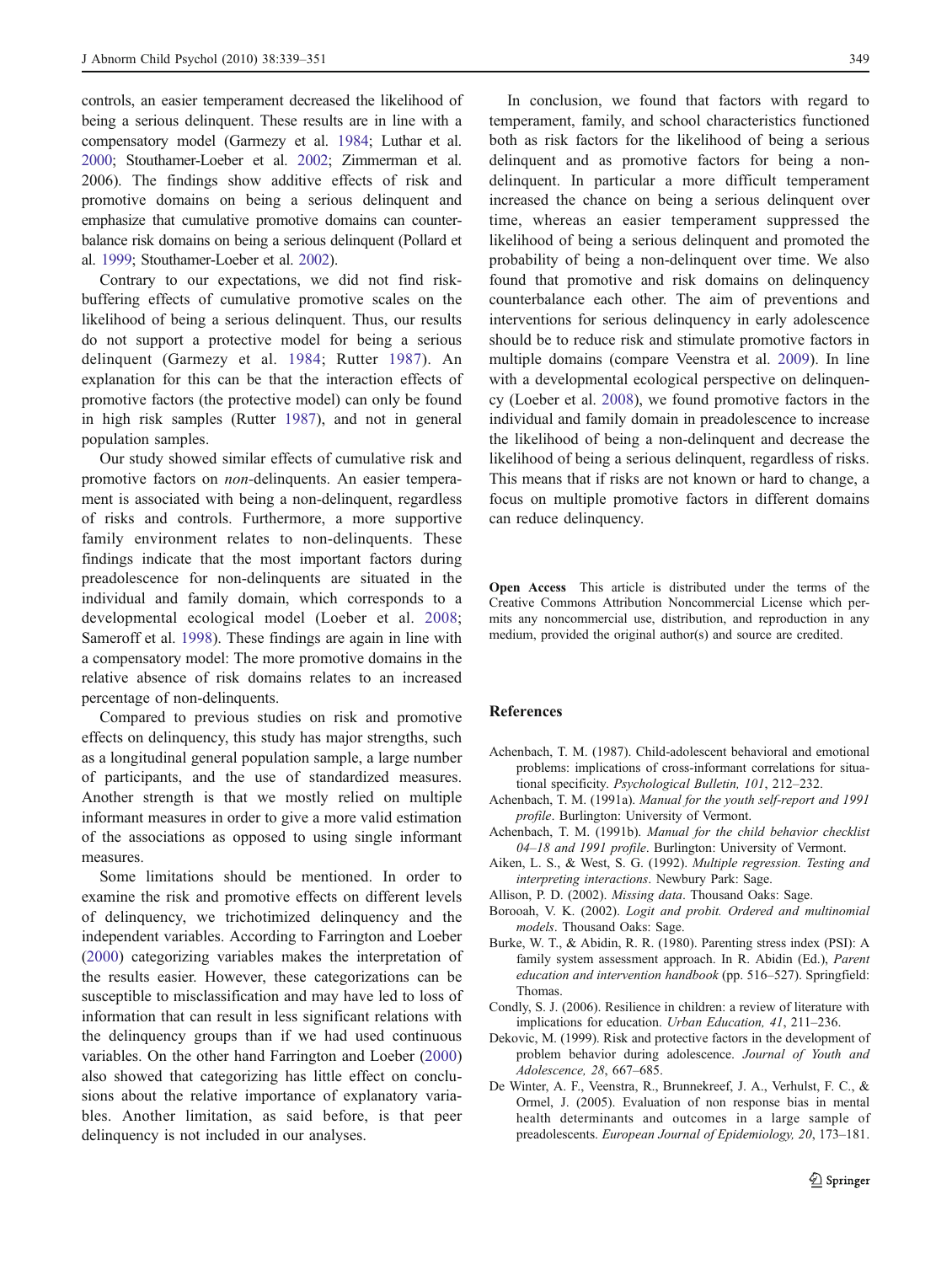- <span id="page-11-0"></span>Epstein, N. B., Baldwin, L. M., & Bishop, D. S. (1983). The McMaster family assessment device. Journal of Marital and Family Therapy, 9, 171–180.
- Farrington, D. P. (2003). Developmental and life-course criminology: key theoretical and empirical issues. Criminology, 41, 221–256.
- Farrington, D. P., & Loeber, R. (2000). Some benefits of dichotomization in psychiatric and criminological research. Criminal Behavior and Mental Health, 10, 100–122.
- Farrington, D. P., Loeber, R., Jolliffe, D., & Pardini, D. A. (2008). Promotive and risk processes at different life stages. In R. Loeber, D. P. Farrington, M. Stouthamer-Loeber, & H. Raskin White (Eds.), Violence and serious theft. Development and prediction from childhood to adulthood (pp. 169–230). New York: Routledge.
- Fergus, S., & Zimmerman, M. A. (2005). Adolescent resilience: a framework for understanding healthy development in the face of risk. Annual Review of Public Health, 26, 399–419.
- Fergusson, D. M., & Lynskey, M. T. (1996). Adolescent resiliency to family adversity116. Journal of Child Psychology and Psychiatry, 37, 281–292.
- Fergusson, D. M., Vitaro, F., Wanner, B., & Brendgen, M. (2007). Protective and compensatory factors mitigating the influence of deviant friends on delinquent behaviors during early adolescence. Journal of Adolescence, 30, 33–50.
- Ganzeboom, H. B. G., & Treiman, D. J. (1996). Internationally comparable measures of occupational status for the 1988 International Standard Classification of Occupations. Social Science Research, 25, 201–239.
- Garmezy, N., Masten, A. S., & Tellegen, A. (1984). The study of stress and competence in children: a building block for developmental psychopathology. Child Development, 55, 97–111.
- Henry, B., Caspi, A., Moffitt, T. E., & Silva, P. A. (1996). Temperamental and familial predictors of violent and nonviolent criminal convictions: age 3 to age 18109. Developmental Psychology, 32, 614–623.
- Herrenkohl, T. I., Guo, H., Kosterman, R., Hawkins, J. D., Catalano, R. F., & Smith, B. H. (2001). Early adolescent predictors of youth violence as mediators of childhood risks. Journal of Early Adolescence, 21, 447–469.
- Herrenkohl, T. I., Hill, K. G., Chung, I. J., Guo, J., Abbott, R. D., & Hawkins, J. D. (2003). Protective factors against serious violent behavior in adolescence: a prospective study of aggressive children. Social Work Research, 27, 179–191.
- Hoeve, M., Blokland, A., Dubas, J. S., Loeber, R., Gerris, J. R. M., & Van der Laan, P. H. (2008). Trajectories of delinquency and parenting styles. Journal of Abnormal Child Psychology, 36, 223–235.
- Hoeve, M., Dubas, J. S., Eichelsheim, V. I., Van der Laan, P. H., Smeenk, W., & Stams, G. J. (2009). The relationship between parenting and delinquency: a meta-analysis. Journal of Abnormal Child Psychology, 37, 749–775.
- Hosmer, D. W., Hosmer, T., Le Cessie, S., & Lemeshow, S. (1997). A comparison of goodness-of-fit tests for the logistic regression models. Statistics in Medicine, 16, 965–980.
- Huisman, M. (2000). Imputation of missing item responses: some simple techniques. *Quality & Quantity*, 34, 331–351.
- Liao, T. F. (1994). Interpreting probability models. Logit, probit, and other generalized linear models. Thousand Oaks: Sage.
- Lipsey, M. W., & Derzon, J. H. (1998). Predictors of violent or serious delinquency in adolescence and early adulthood: A synthesis of longitudinal research. In R. Loeber & D. P. Farrington (Eds.), Serious and violent juvenile offenders. Risk factors and successful interventions (pp. 86–106). London: Sage.
- Loeber, R., Slot, N. W., & Stouthamer-Loeber, M. (2008). A cumulative developmental model of risk and promotive factors.

 $\textcircled{2}$  Springer

In R. Loeber, N. W. Slot, P. H. Van der Laan, & M. Hoeve (Eds.), Tomorrow's criminals. The development of child delinquency and effective interventions (pp. 133–161). Farnham: Ashgate.

- Luthar, S. S., Cicchetti, D., & Becker, B. (2000). The construct of resilience: a critical evaluation and guidelines for future work. Child Development, 71, 543–562.
- Markus, M. T., Lindhout, I. E., Boer, F., Hoogendijk, T. H. G., & Arrindell, W. A. (2003). Factors of perceived parental rearing styles: the EMBU-C examined in a sample of Dutch primary school children. Personality and Individual Differences, 34, 503– 519.
- Moffitt, T. E., & Silva, P. A. (1988). Self-reported delinquency results from an instrument for New-Zealand. Australian and New Zealand Journal of Criminology 21, 227–240.
- Oldehinkel, A. J., Hartman, C. A., De Winter, A. F., Veenstra, R., & Ormel, J. (2004). Temperament profiles associated with internalizing and externalizing problems in preadolescence. Development and Psychopathology, 16, 421–440.
- Ormel, J. (2002). Social production function (SPF) theory as an heuristic for understanding developmental trajectories and outcomes. In L. Pulkkinen & A. Caspi (Eds.), Paths to successful development. Personality in the life course (pp. 353–379). Cambridge: University Press.
- Ormel, J., Lindenberg, S., Steverink, N., & Vonkorff, M. (1997). Quality of life and social production functions: a framework for understanding health effects. Social Science & Medicine, 45, 1051–1063.
- Ostaszewski, K., & Zimmerman, M. A. (2006). The effects of cumulative risks and promotive factors on urban adolescent alcohol and other drug use: a longitudinal study of resiliency. American Journal of Community Psychology, 38, 237–249.
- Piquero, A. R., Farrington, D. P., & Blumstein, A. (2003). The criminal career paradigm. In M. Tonry (Ed.), Crime & justice (pp. 359–505). Chicago: University of Chicago.
- Pollard, J. A., Hawkins, J. D., & Arthur, M. W. (1999). Risk and protection: are both necessary to understand diverse behavioral outcomes in adolescence? Social Work Research, 23, 145–159.
- Putnam, S. P., Ellis, L. K., & Rothbart, M. K. (2001). The structure of temperament from infancy through adolescence. In A. Eliasz & A. Angleitner (Eds.), Advances/proceedings in research on temperament (pp. 165–182). Berlin: Pabst Scientist.
- Rothbart, M. K., Ahadi, S. A., & Evans, D. E. (2000). Temperament and personality: origins and outcomes. Journal of Personality and Social Psychology, 78, 122–135.
- Royston, P. (2004). Multiple imputation of missing values. Stata Journal, 4, 227–241.
- Rutter, M. (1987). Psychosocial resilience and protective mechanisms. American Journal of Orthopsychiatry, 57, 316–331.
- Rutter, M. (2003). Crucial paths from risk indicator to causal mechanism. In B. B. Lahey, T. E. Moffitt, & A. Caspi (Eds.), Causes of conduct disorder and juvenile delinquency (pp. 3–26). New York: The Guilford.
- Sameroff, A. J., Bartko, W. T., Baldwin, A., Baldwin, C., & Seifer, R. (1998). Family and social influences on the development of child competence. In M. Lewis & C. Feiring (Eds.), Families, risk, and competence (pp. 161–186). Mahwah: Erlbaum.
- Sentse, M., Veenstra, R., Lindenberg, S., Verhulst, F. C., & Ormel, J. (2009). Buffers and risks in temperament and family for early adolescent psychopathology: generic, conditional, or domainspecific effects? The TRAILS study. Developmental Psychology, 45, 419–430.
- Smith, D. J. (2006). School experiences and delinquency. Ages 13 to 16. Edinburgh study of youth transitions and crime. Edinburgh: Centre for Law and Society, The University of Edinburgh.
- Stouthamer-Loeber, M., Loeber, R., Farrington, D. P., Zhang, Q., Van Kammen, W. B., & Maguin, E. (1993). The double edge of